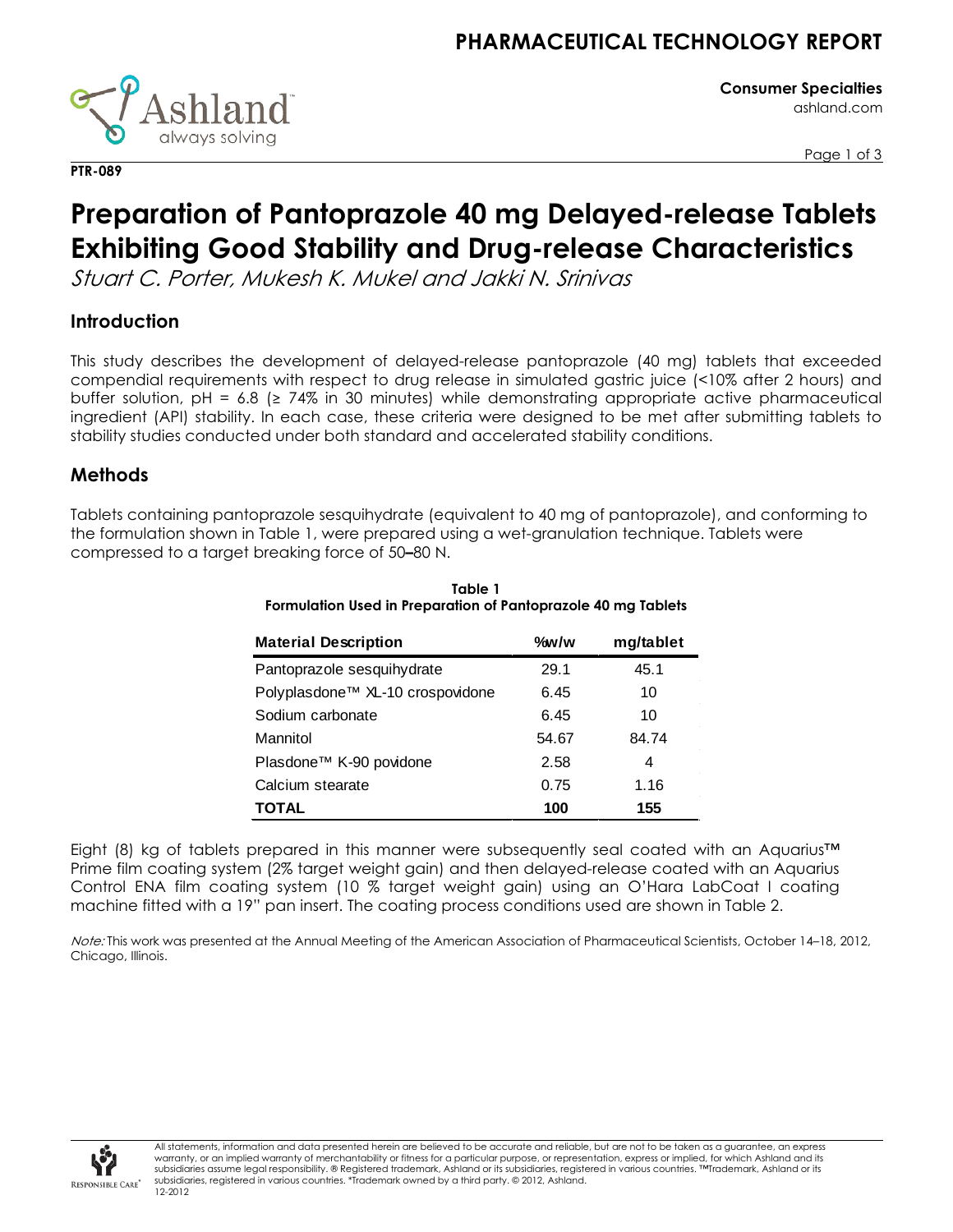|                              |                     | <b>Process Settings</b> |  |  |
|------------------------------|---------------------|-------------------------|--|--|
| <b>Parameter</b>             | <b>Seal Coating</b> | Delayed-release Coating |  |  |
| Process air volume (cfm)     | 200                 | 200                     |  |  |
| Inlet temperature (°C)       | 70                  | 55                      |  |  |
| Bed temperature (°C)         | 41-43               | $38 - 42$               |  |  |
| Exhaust temperature (°C)     | 44-46               | $40 - 44$               |  |  |
| Dew point $(^{\circ}C)$      | 14.5                | 14.5                    |  |  |
| Pan speed (rpm)              | 13                  | 15                      |  |  |
| Atomizing air pressure (psi) | 25                  | 25                      |  |  |
| Pattern air pressure (psi)   | 35                  | 35                      |  |  |
| Spray rate $(g min-1)$       | 30                  | 30                      |  |  |
| Suspension solids (% w/w)    | 10                  | 20                      |  |  |

#### **Table 2 Summaries of Coatings Conditions Used**

The delayed-release coated tablets were initially analyzed for drug content, moisture content, percent of drug released after two hours in simulated gastric juice (0.1 N HCl solution) and subsequently percent of drug released (up to 60 minutes, with quantities being noted every 15 minutes) in buffer solution, pH = 6.8. Samples of coated tablets were also filled into high-density polyethylene (HDPE) bottles (foil sealed), and set up for stability testing (using the storage conditions as shown in Tables 3 and 4). Samples were subsequently removed for testing at various time intervals (also as shown in Tables 3 and 4). At each time point, samples were analyzed in the same manner as the initial samples.

### **Results and Discussion**

The moisture contents for the initial tablets, and for those stored for various periods of time under selected stability conditions, are summarized in Table 3, while the drug assay results are shown in Table 4.

| <b>Storage</b> |     | Moisture Content (% w/w)   |     |
|----------------|-----|----------------------------|-----|
| <b>Time</b>    |     | 25°C/60% 30°C/65% 40°C/75% |     |
| (months)       | RH  | RH                         | RH  |
| Initial        | 5.7 | 5.7                        | 5.7 |
| 1              | 5.2 | 5.6                        | 5.5 |
| 2              |     | 5                          | 5.6 |
| 3              | 5.3 | 5.1                        | 5.6 |
| 4.5            |     | 5.3                        |     |
| 6              | 5.5 | 5.6                        |     |
| 9              | 5.5 |                            |     |
| 12             | 5.3 |                            |     |

### **Table 3 Summary of Moisture Content Results**